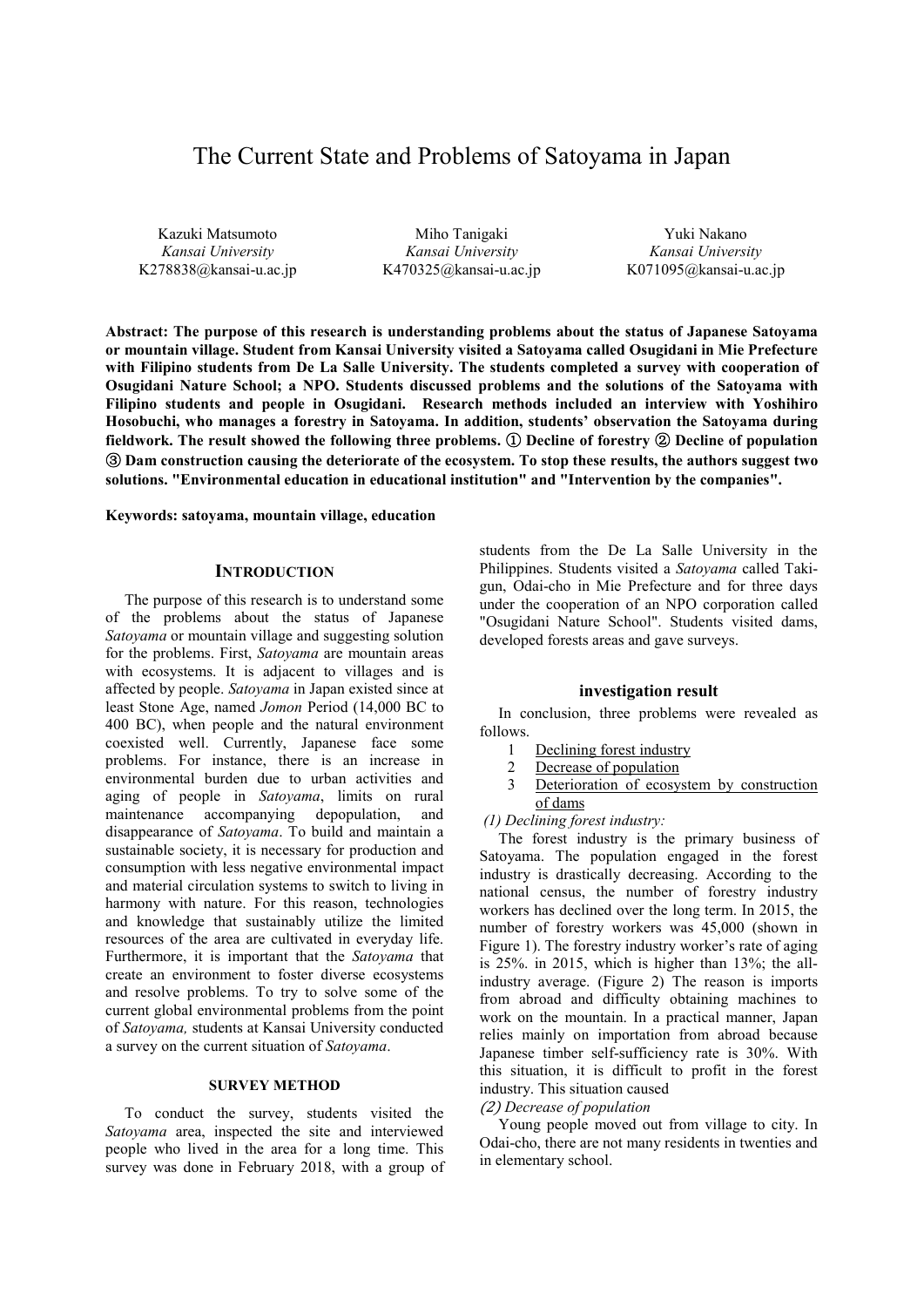# *(3) Deterioration of ecosystem by construction of dams:*

Since dam construction in Odai-cho cause changes in the amount of water, deterioration of water quality, and decreasing fish and aquatic fauna. These phenomena occur not only in Odai-cho but in all of Japan, and can lead to a sharp decrease in the number of fish (for example sweet fish) moving upstream of the river. In addition, earth and sand accumulated in the dam cause flooding of the river and sludge generation.



Figure 1. Forest Industry Workers



Figure 2. Industry Rate of Aging

#### **Conclusion**

Based on the results of this research, to solve above three points requires, not only education and public relations about *Satoyama* but also the restoration and preservation of the environment broken by human activities such as building dam and destroying forest.

Some examples are "environmental education in educational institution" and "intervention by companies". The former "environmental education" means changing the awareness of the natural environment from childhood and to deepen the recognition about natural environment and *Satoyama.*  In addition, the education can increase awareness of forming a sustainable society. In fact, the Ministry of Education of Japan as part of environmental education "earth learning and observation program for the

environment (GROBE)"(※2) conducted new learning guidance proposals that concretely contains contents on environmental education in elementary, junior high school, high schools.

(※2) Earth learning and observation program for the environment (GROBE)

Teachers and scientists from all over the world cooperate with each other to improve awareness of the environment of individuals, to promote scientific understanding of the earth and to reach higher standards in science and mathematics education. A program for international environmental education based on schools conducts environmental observations and information exchange for this purpose. The purpose of "intervention by enterprises" is to encourage environmental conservation activities by corporate CSR and increase awareness of environmental conservation and sustainable development. According to the data of the Ministry of the Environment Survey, about 47% of the companies and about 50% of the companies who answered, stated that they were doing environmental education for their employees, a proportion that is rising yearby-year. It is a sign that things are changing. However, both "environmental education in educational institution" and "intervention by companies" takes time to create awareness in people and companies. It is important to continue education and publicity about *Satoyama* as well as promotion of environmental restoration and conservation activities.

# **REFERENCES**

- Forestry Agency-Trends in forestry labor force (http://www.rinya.maff.go.jp/j/routai/koyou/01. html ) July 20th 2018, identified.
- National Institute for Environmental Studies (https://www.nies.go.jp/kanko/kankyogi/30/10- 11.html) July 20th 2018, identified.

Japan River Keeper Alliance (http://suigenren.jp/damproblem/probrem2/) July 20th 2018, identified.

Ministry of the Environment (http://www.env.go.jp/policy/jhiroba/kigyo/index.html) July 20th 2018, identified.

Ministry of Education, Culture, Sport, Science and Technology

(http://www.mext.go.jp/b\_menu/shingi/chousa/shisetu /013/003/shiryo/attach/1299713.htm)